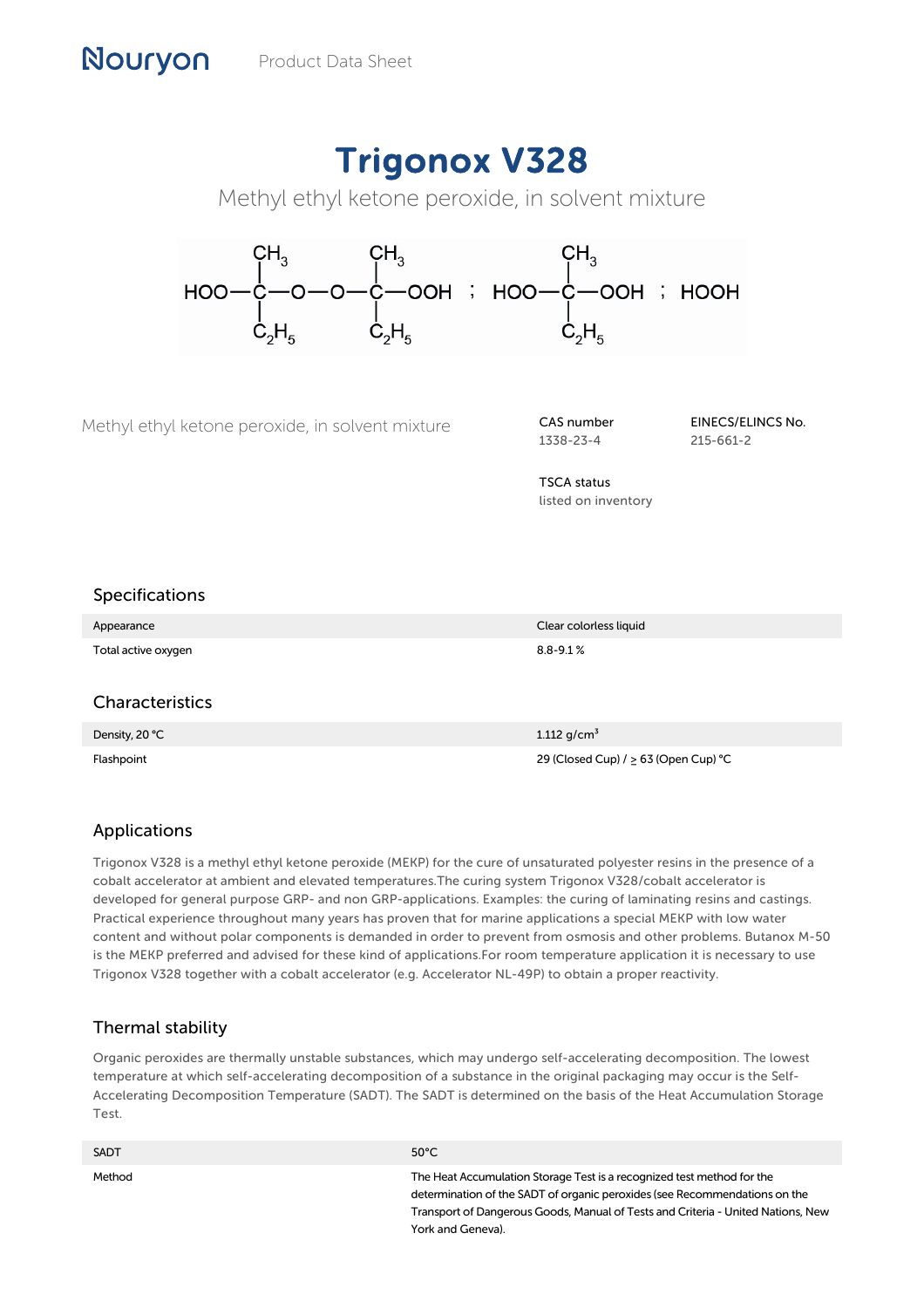## Storage

Due to the relatively unstable nature of organic peroxides a loss of quality can be detected over a period of time. To minimize the loss of quality, Nouryon recommends a maximum storage temperature (Ts max.) for each organic peroxide product.

| Ts Max. | $25^{\circ}$ C                                                                                                                                                            |
|---------|---------------------------------------------------------------------------------------------------------------------------------------------------------------------------|
| Note    | When stored under the recommended storage conditions, Trigonox V328 will<br>remain within the Nouryon specifications for a period of at least 3 months after<br>delivery. |

#### Packaging and transport

The standard packaging is a 30 l HDPE can (Nourytainer) for 20 kg peroxide solution.Both packaging and transport meet the international regulations. For the availability of other packed quantities contact your Nouryon representative. Trigonox V328 is classified as Organic peroxide type D; liquid; Division 5.2; UN 3105; PG II.

## Safety and handling

Keep containers tightly closed. Store and handle Trigonox V328 in a dry well-ventilated place away from sources of heat or ignition and direct sunlight. Never weigh out in the storage room.Avoid contact with reducing agents (e.g. amines), acids, alkalis and heavy metal compounds (e.g. accelerators, driers and metal soaps). Please refer to the Safety Data Sheet (SDS) for further information on the safe storage, use and handling of Trigonox V328. This information should be thoroughly reviewed prior to acceptance of this product. The SDS is available at nouryon.com/sds-search.

#### Major decomposition products

Carbon dioxide, Water, Acetic acid, Formic acid, Propanoic acid, Methyl ethyl ketone